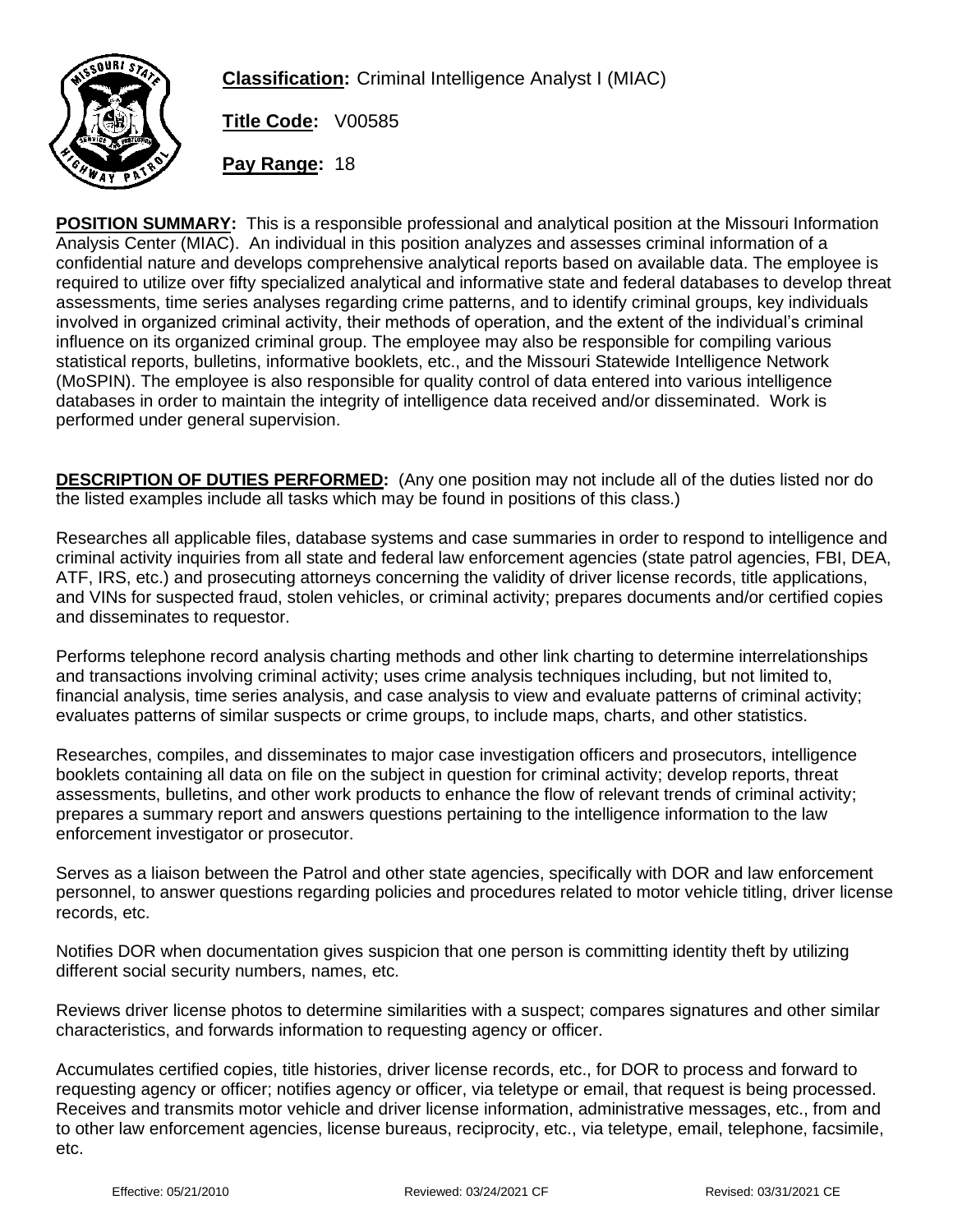## **Classification:** Criminal Intelligence Analyst I (MIAC) **Page 2** Page 2

Creates photo lineups for investigating officers utilizing various state and/or federal databases.

Monitors Computer Aided Dispatch (CAD) machine, teletypes, and MIAC mail to stay abreast of any developing situations, including homicides, officer safety issues, highway closures, severe weather conditions, etc; determines how the information should be disseminated to the approved audience and takes appropriate action.

Develops reports, threat assessments, bulletins and other MIAC alert work products in a timely manner to enhance the flow of relevant trends of criminal activity; determines which individuals or groups need the information based on the level of intelligence contained in the product; and then disseminates to the appropriate audience.

Prepares weekly and monthly publications and various brochures detailing trends in criminal activity, drug trafficking, gang related information, received by the Patrol and other state and national law enforcement intelligence agencies; disseminates the publications to various local, state, and federal law enforcement agencies for informative purposes.

Rotates with other analysts within the division to be on standby to respond to emergency situations.

Serves as liaison and centralized communications channel for MoSPIN (Missouri Statewide Intelligence Network).

Gives permissions and assigns user name and passwords.

Audits, educates and trains users regarding information available through MoSPIN.

Monitors and maintains the integrity of data entered into MoSPIN from Patrol and other law enforcement agencies by deleting or adding information, correcting duplicate entries; confirms entries into MoSPIN are 28 CFRPart 23 compliant.

Performs other work-related duties as assigned.

**REQUIRED KNOWLEDGE, SKILLS, AND ABILITIES:** Knowledge of law enforcement terminology and narcotics investigative techniques.

Knowledge in the collection, analyzing and dissemination of criminal intelligence information.

Knowledge of modern office databases (Microsoft Excel, Lotus Notes).

Ability to learn laws regarding dissemination of confidential information (e.g., Missouri Sunshine Law and Privacy Act, DOR policies and procedures, etc.).

Ability to research a voluminous amount of databases in order to find information on individuals utilizing very little previous information on the subject (e.g., telephone number only, last name, alias, etc.).

Ability to prepare and conduct presentations to large groups.

Ability to multitask and determine high priority tasks in accomplishment of daily duties.

Ability to analyze intelligence information, submitted documents and statistical data present findings of fact in written and graphic form.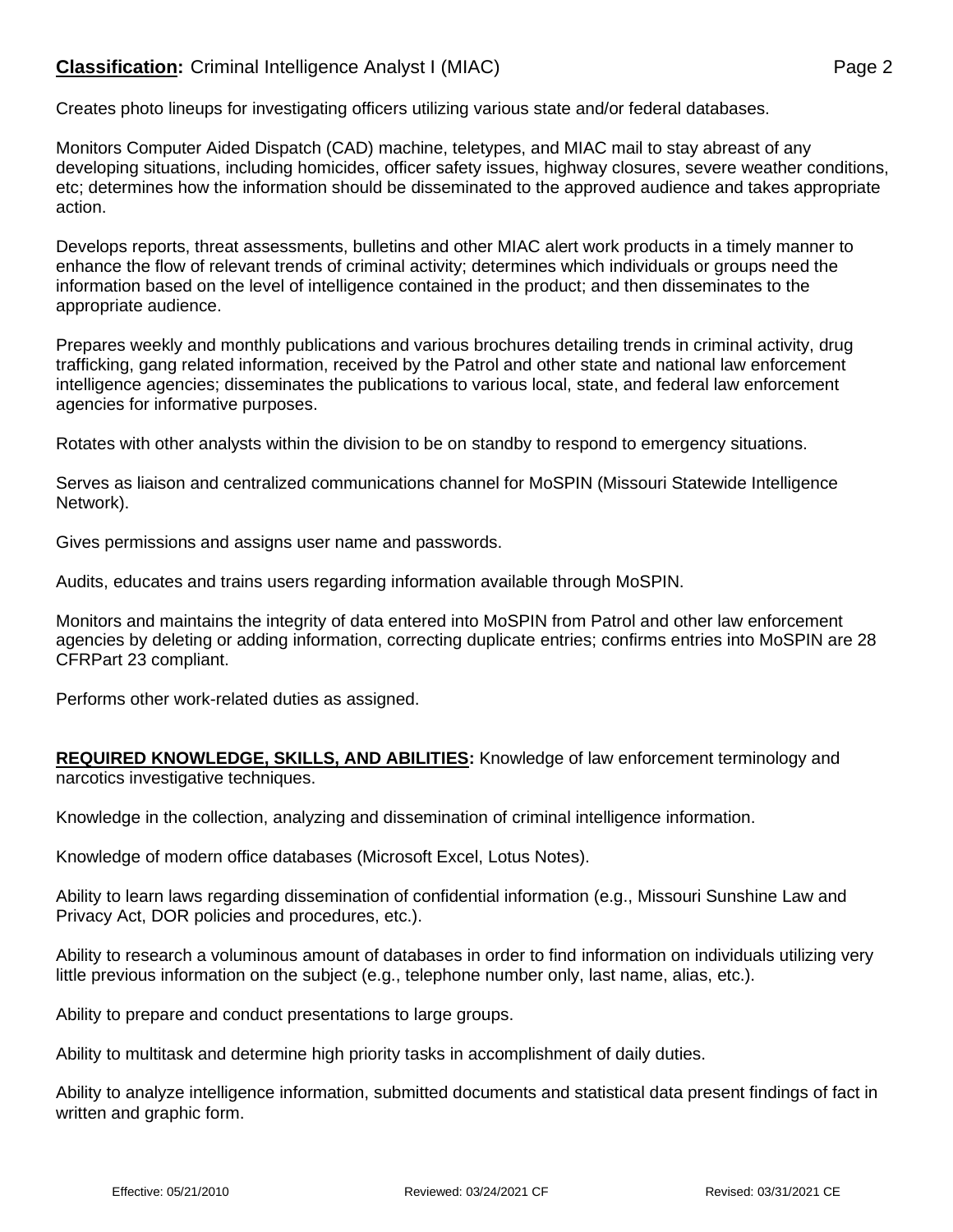Ability to display a professional appearance and demeanor consistent with the expectations of the Missouri State Highway Patrol.

Ability to represent the Highway Patrol on panels, committees, task forces etc., working on Missouri's drug issues and other criminal activities.

Ability to prepare highly technical and detailed threat assessments and surveys regarding crime in the state of Missouri.

Ability to operate basic office equipment as detailed in the description of duties.

Ability to handle restricted and confidential information in a professional manner and maintain the information as such.

Ability to communicate in English clearly and concisely, both orally and in writing.

Ability to establish and maintain harmonious working relations with others.

Ability to work with material that may be of a sexual nature relating to criminal activity (e.g., written material, photographs, and/or verbal language, etc.).

Ability to work hours as assigned.

**MINIMUM EXPERIENCE AND EDUCATION REQUIRED:** (The following represents the minimum qualifications used to accept applicants, provided that equivalent substitution will be permitted in case of deficiencies in either experience or education.)

Bachelors Degree in criminal justice, or related field.

## OR

Four years experience with a criminal justice, military or government intelligence agency or criminal intelligence network organization, or in a business, financial, or academic environment, compiling data, analyzing findings and writing comprehensive reports.

## **NECESSARY SPECIAL REQUIREMENTS:** Maintain MULES Certification.

Must be a resident of Missouri at the time of appointment.

Must successfully complete Foundations of Intelligence Analysis Training (FIAT) within a period not to exceed six months after appointment (or as soon as course enrollment is available).

Must pass a comprehensive background check necessary to have access to criminal intelligence and other information in the Missouri State Highway Patrol.

Must obtain a secret level Department of Homeland Security background/clearance or other federal background/clearance of equal security level.

## **FLSA STATUS:** Non-Exempt